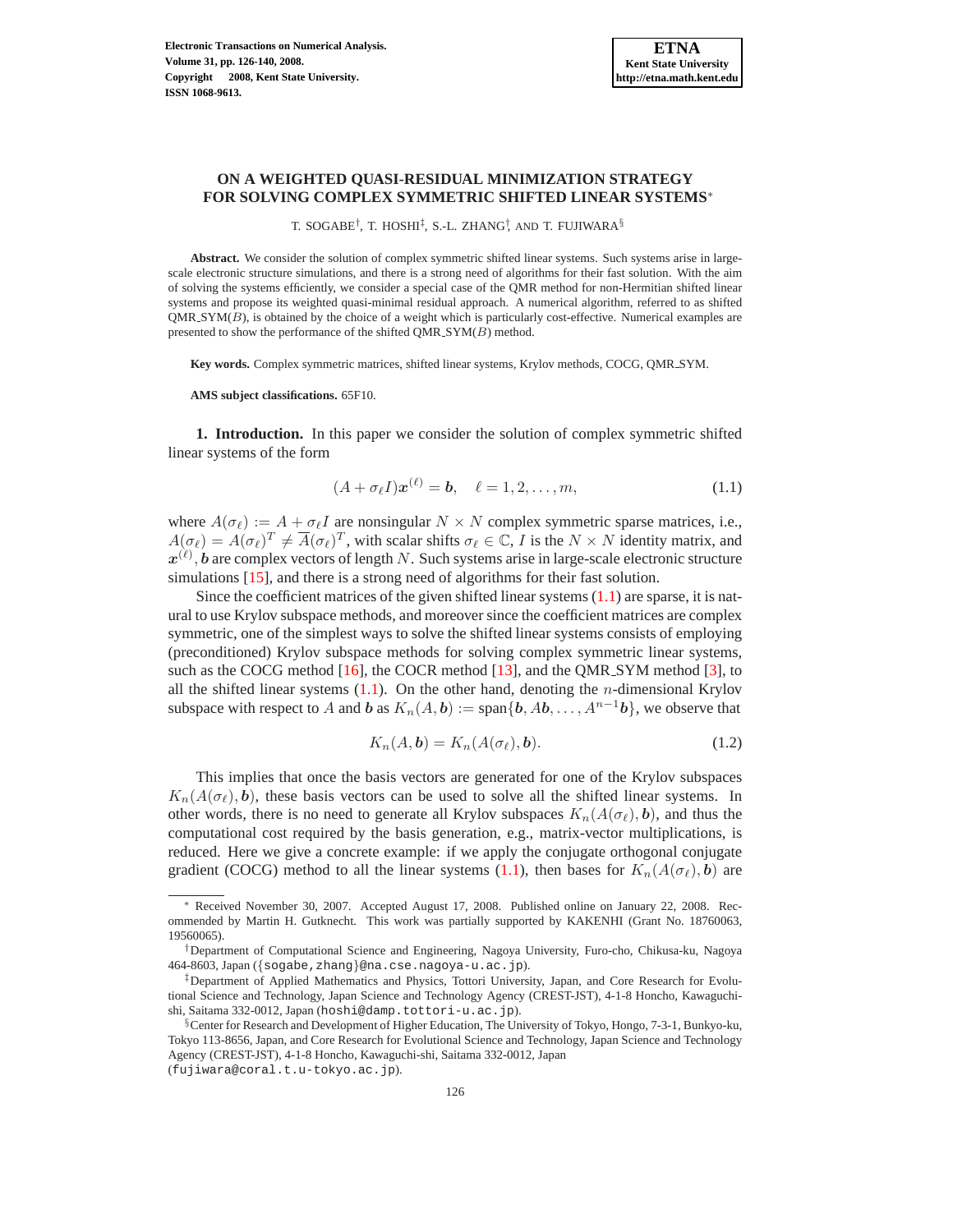generated for  $\ell = 1, 2, \ldots, m$ . On the other hand, if we apply the COCG method to just one of the shifted linear systems  $(1.1)$  (referred to as the "seed system"), then the Krylov basis vectors are generated from the seed system and these vectors are used to solve the rest of the shifted linear systems.

Based on the observation [\(1.2\)](#page-0-1), the shifted COCG method [\[15\]](#page-14-0) has been recently proposed for solving complex symmetric shifted linear systems. The feature of the shifted COCG method is that the method performs COCG on a seed system and makes it possible to complete COCG for all shifted linear systems without further matrix-vector multiplications. The feature is completely different from some of the other well-known shifted linear solvers such as the shifted  $BiCGStab(\ell)$  method [\[6\]](#page-13-1), or the restarted shifted GMRES method [\[7\]](#page-13-2), since they perform  $\text{BiCGStab}(\ell)$  (or GMRES) on a seed system, but they apply a different method on the shifted linear systems, in order to keep the residuals collinear. The feature of the shifted COCG method plays a very important role in the seed switching technique [\[14\]](#page-14-3), that avoids a minor problem of the shifted COCG method: one requires the choice of a seed system, and an unsuitable choice may lead to the undesirable result that some shifted linear systems remain unsolved.

There is another approach to solving the shifted linear systems [\(1.1\)](#page-0-0), which consists of the use of Krylov subspace methods for non-Hermitian shifted linear systems, such as the shifted BiCGStab( $\ell$ ) method [\[6\]](#page-13-1), the shifted (TF)QMR method [\[4\]](#page-13-3), the restarted shifted FOM method [\[10\]](#page-14-4), and the restarted shifted GMRES method [\[7\]](#page-13-2); see also, e.g., [\[11\]](#page-14-5). We readily see that the relation [\(1.2\)](#page-0-1) holds not only for complex symmetric matrices, but also for non-Hermitian matrices, and these methods are based on the use of this shift-invariant relation. Therefore, this can be a good approach. However, since these methods do not exploit the property of complex symmetric matrices, their computational cost can be more expensive than that of the shifted COCG method.

In this paper we consider the shifted QMR SYM method, that is a special case of the QMR method for non-Hermitian shifted linear systems [\[4\]](#page-13-3), and discuss the most time consuming part of it for a large number of shifted linear systems. Then, in order to reduce the cost, we propose a weighted quasi-minimal residual (WQMR) approach and propose a specific weight. We experimentally show the practical efficiency of the resulting algorithm, referred to as shifted  $QMR$ ,  $SYM(B)$ , when the number of shifted linear systems is large enough.

The present paper is organized as follows: in the next section, shifted QMR SYM is described in order to specify the most time consuming part for a large number of shifted linear systems. In Section [3,](#page-3-0) we propose a WQMR approach with a specific weight for reducing the cost of the most time consuming part. The resulting algorithm, shifted  $QMR$   $SYM(B)$ , and its properties are given. In Section [4,](#page-9-0) some results of numerical examples from electronic structure simulations are shown to ascertain the performance of the shifted  $QMR$   $SYM(B)$ method. Finally, some concluding remarks are made in Section [5.](#page-12-0)

Throughout this paper, unless otherwise stated, all vectors and matrices are assumed to be complex,  $\overline{M}$ ,  $M^T$ ,  $M^H = \overline{M}^T$  denote the complex conjugate, transpose, and Hermitian transpose matrices of the matrix M, respectively, and  $||v||_W$  denotes the W-norm written as  $(v^H W v)^{1/2}$ , where W is Hermitian positive definite.

**2. The QMR SYM method for solving complex symmetric shifted linear systems.** In this section, the shifted QMR SYM method and its properties for solving complex symmetric shifted linear systems are introduced.

The QMR method for shifted linear systems was first formulated in [\[4\]](#page-13-3) for the case of a general non-Hermitian matrix. Therefore, by simplifying the non-Hermitian Lanczos process [\[9\]](#page-14-6), as it is known from other papers, such as [\[3,](#page-13-0) [16\]](#page-14-1), a shifted simplified QMR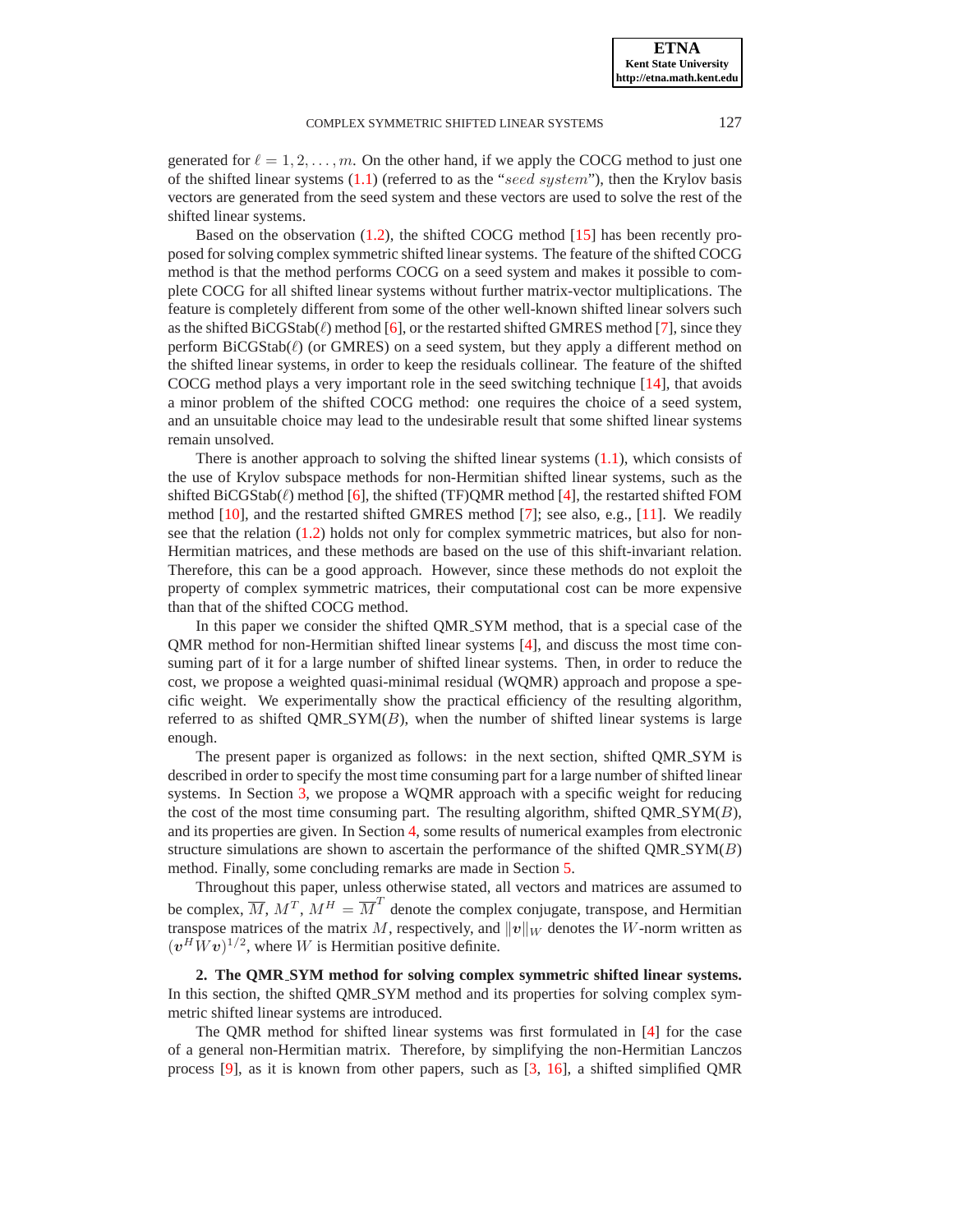<span id="page-2-0"></span>ALGORITHM 1 (Shifted QMR SYM).

 $\bm{x}^{(\ell)}_0=\bm{p}^{(\ell)}_{-1}=\bm{p}^{(\ell)}_0=\bm{0},\;\bm{v}_1=\bm{b}/(\bm{b}^T\bm{b})^{1/2},\;g^{(\ell)}_1=(\bm{b}^T\bm{b})^{1/2},$ **for**  $n = 1, 2, ...$ (The complex symmetric Lanczos process)  $\alpha_n = \boldsymbol{v}_n^T A \boldsymbol{v}_n,$  $\widetilde{\boldsymbol{v}}_{n+1} = A\boldsymbol{v}_n - \alpha_n \boldsymbol{v}_n - \beta_{n-1}\boldsymbol{v}_{n-1},$  $\beta_n = (\widetilde{\bm{v}}_{n+1}^T \widetilde{\bm{v}}_{n+1})^{1/2},$  $v_{n+1} = \widetilde{v}_{n+1}/\beta_n,$  $t_{n-1,n}^{(\ell)} = \beta_{n-1}, \ t_{n,n}^{(\ell)} = \alpha_n + \sigma_\ell, \ t_{n+1,n}^{(\ell)} = \beta_n,$ (Solve least squares problems by Givens rotations) **for**  $\ell = 1, 2, ..., m$  **do:**  $\textbf{if}\ \|r^{(\ell)}_n\|_2/\|\pmb{b}\|_2 > \epsilon, \textbf{ then}$ **for**  $i = \max\{1, n-2\}, \ldots, n-1$  **do:**  $\left[ \begin{array}{c} t^{(\ell)}_{i,n} \end{array} \right]$  $\left. \begin{smallmatrix} t_{i,n}^{(\ell)} \\ t_{i+1,n}^{(\ell)} \end{smallmatrix} \right]$ =  $\left[ \begin{array}{cc} c_i^{(\ell)} & s_i^{(\ell)} \end{array} \right]$  $-\overline{s}_i^{(\ell)}\quad c_i^{(\ell)}$  $\Big\} \Big[ t_{i,n}^{(\ell)}$  $\left[\begin{smallmatrix} t^{(\ell)}_i\\ t^{(\ell)}_{i,n}\\ t^{(\ell)}_{i+1,n} \end{smallmatrix}\right]$ , **end**  $c_n^{(\ell)} = \frac{|t_{n,n}^{(\ell)}|}{\sqrt{2\pi} \sqrt{n}}$  $\sqrt{|t_{n,n}^{(\ell)}|^2+|t_{n+1,n}^{(\ell)}|^2}$ ,  $\bar{s}_{n}^{(\ell)} = \frac{t_{n+1,n}^{(\ell)}}{t_{n+1,n}^{(\ell)}}$  $t_{n,n}^{(\ell)}$  $c_n^{(\ell)},$  $t_{n,n}^{(\ell)}=c_n^{(\ell)}t_{n,n}^{(\ell)}+s_n^{(\ell)}t_{n+1,n}^{(\ell)},$  $t_{n+1,n}^{(\ell)} = 0,$  $\int g_n^{(\ell)}$  $\left. \begin{array}{c} g_n^{(\ell)} \\ g_{n+1}^{(\ell)} \end{array} \right]$ =  $\begin{bmatrix} c_n^{(\ell)} & s_n^{(\ell)} \end{bmatrix}$  $-\overline{s}_n^{(\ell)}$   $c_n^{(\ell)}$  $\Big\lceil \int_{\mathcal{G}_n}^{(\ell)}$  $\theta$ 1 , (Update approximate solutions  $x_n^{(\ell)}$ )  $\bm{p}^{(\ell)}_n = \bm{v}_n - (t^{(\ell)}_{n-2,n}/t^{(\ell)}_{n-2,n-2})\bm{p}^{(\ell)}_{n-2} - (t^{(\ell)}_{n-1,n}/t^{(\ell)}_{n-1,n-1})\bm{p}^{(\ell)}_{n-1},$  $\bm{x}_n^{(\ell)} = \bm{x}_{n-1}^{(\ell)} + (g_n^{(\ell)}/t_{n,n}^{(\ell)})\bm{p}_n^{(\ell)},$ **end if end if**  $||\mathbf{r}_n^{(\ell)}||_2/||\mathbf{b}||_2 \leq \epsilon$  for all  $\ell$ , **then** exit. **end**

method (shifted QMR SYM) is readily obtained for the case of a complex symmetric matrix; see Algorithm [1.](#page-2-0) Algorithm [1](#page-2-0) can be regarded as a natural combination of the results given in [\[3,](#page-13-0) [4\]](#page-13-3).

In order to know that the numerical solution is accurate enough, one may need to compute the residual 2-norms. In that case, the following computation may be useful.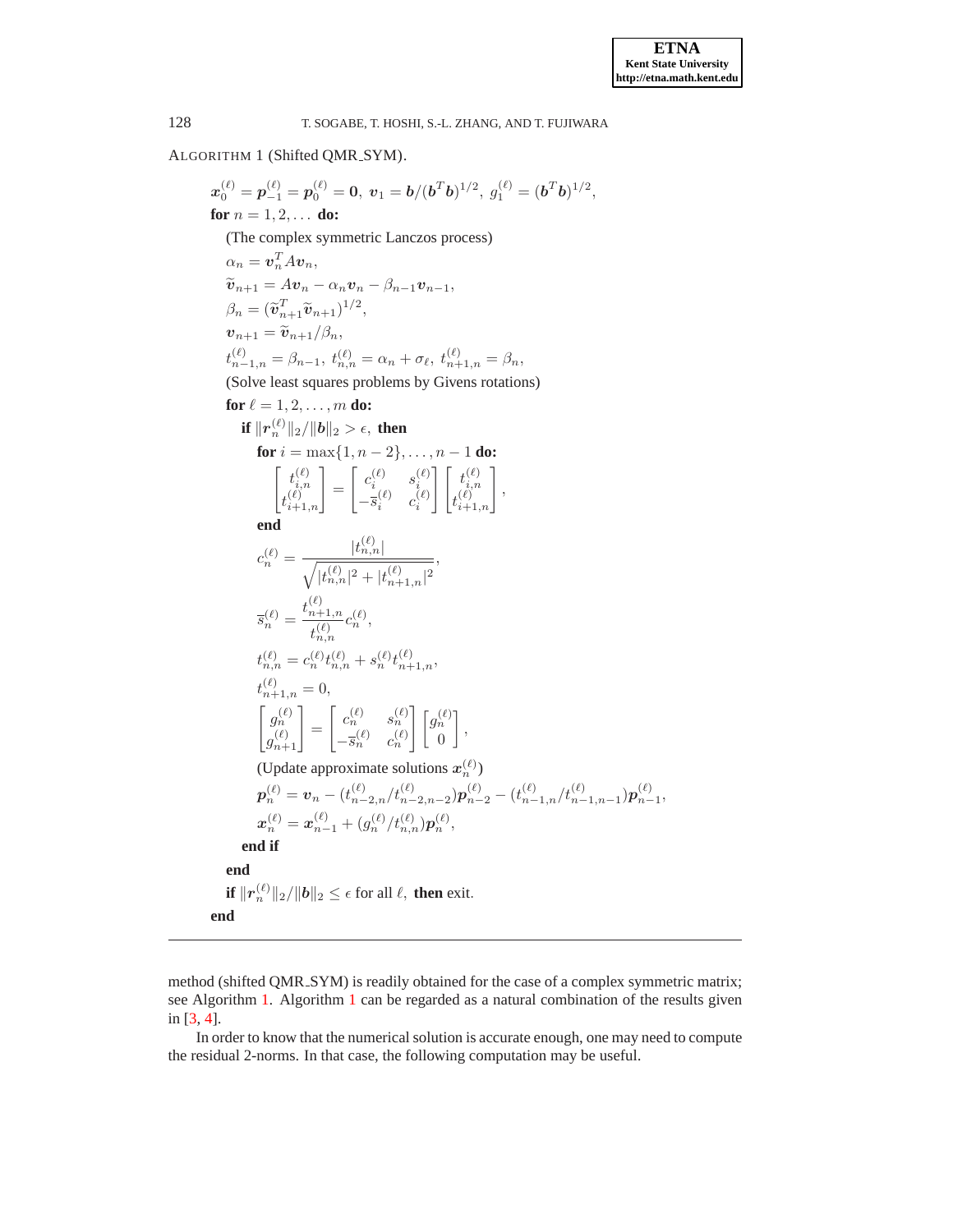<span id="page-3-1"></span>PROPOSITION 2.1 ([\[5\]](#page-13-4)). *The 2-norms of the* n*th residuals of the approximate solutions*  $\boldsymbol{x}_n^{(\ell)}$  of the shifted QMR\_SYM method are given by

$$
\|\boldsymbol{r}_n^{(\ell)}\|_2=|g_{n+1}^{(\ell)}|\cdot\|\boldsymbol{w}_{n+1}^{(\ell)}\|_2, \quad \textit{for } \ell=1,2,\ldots,m,
$$

where  $w_{n+1}^{(\ell)} = -s_n^{(\ell)}w_n^{(\ell)} + c_n^{(\ell)}v_{n+1}$ , and  $w_1^{(\ell)} = v_1$ .

Proposition [2.1](#page-3-1) is a result known to hold for the QMR method [\[5\]](#page-13-4). Therefore, it also holds for the above specialized variant. The rest of this section describes some special properties of the shifted QMR SYM method.

<span id="page-3-2"></span>PROPOSITION 2.2 ([\[2\]](#page-13-5)). *Let*  $A \in \mathbb{R}^{N \times N}$  *be real symmetric,*  $\sigma_{\ell} \in \mathbb{C}$  *be complex shifts,*  $and$  **b** ∈  $\mathbb{R}^N$ . Then the shifted QMR\_SYM method (Algorithm [1\)](#page-2-0) enjoys the following proper*ties:*

- *(I) all matrix-vector multiplications can be done in real arithmetic;*
- *(II) an approximate solution at the* n*th iteration step has minimal residual 2-norms for* each  $\ell$ , *i.e., the vectors*  $\mathbf{x}_n^{(\ell)}$ 's are generated in order to minimize  $\|\mathbf{r}_n^{(\ell)}\|_2$  over all  $\boldsymbol{x}_n^{(\ell)}\in K_n(A,\boldsymbol{b});$

 $(\mathbf{I}\mathbf{I}) \|\mathbf{r}_n^{(\ell)}\|_2 = |g_{n+1}^{(\ell)}|,$  *for*  $\ell = 1, 2, ..., m, n \geq 0$ *.* 

The above properties are known, since they have been proved for each individual shift; see [\[2\]](#page-13-5) for details. These results may be very useful for large-scale electronic structure simulations [\[15\]](#page-14-0) and a projection approach for eigenvalue problems [\[12\]](#page-14-7), since there are complex symmetric shifted linear systems to be solved efficiently under the assumption of Proposition [2.2.](#page-3-2)

<span id="page-3-0"></span>**3. An iterative method for solving complex symmetric shifted linear systems.** In this section we consider complex symmetric shifted linear systems with a large number of shifts. For such systems, say  $m \gg 1$  $m \gg 1$ , the most time consuming part of Algorithm 1 consists of generating approximate solutions, since the cost for the recurrences is  $6Nm+3m$  per iteration step. In this section we propose a weighted quasi-minimal residual approach with a specific weight: in Subsection [3.1](#page-3-3) we discuss the details of the approach, and in Subsection [3.2](#page-5-0) we propose a specific weight to achieve the reduction of the cost.

<span id="page-3-3"></span>**3.1. A weighted quasi-minimal residual approach.** Before we formulate a Weighted Quasi-Minimal Residual (WQMR) approach, let us recall in Algorithm [2](#page-3-4) the complex symmetric Lanczos process; see, e.g., Algorithm 2.1 in [\[3\]](#page-13-0).

<span id="page-3-4"></span>ALGORITHM 2 (The complex symmetric Lanczos process).

$$
\beta_0 = 0, \ \mathbf{v}_0 = \mathbf{0}, \ \mathbf{r}_0 \neq \mathbf{0} \in \mathbb{C}^N,
$$
  
\n
$$
\mathbf{v}_1 = \mathbf{r}_0 / (\mathbf{r}_0^T \mathbf{r}_0)^{1/2},
$$
  
\n**for**  $n = 1, 2, ..., m - 1$  **do:**  
\n
$$
\alpha_n = \mathbf{v}_n^T A \mathbf{v}_n,
$$
  
\n
$$
\widetilde{\mathbf{v}}_{n+1} = A \mathbf{v}_n - \alpha_n \mathbf{v}_n - \beta_{n-1} \mathbf{v}_{n-1},
$$
  
\n
$$
\beta_n = (\widetilde{\mathbf{v}}_{n+1}^T \widetilde{\mathbf{v}}_{n+1})^{1/2},
$$
  
\n
$$
\mathbf{v}_{n+1} = \widetilde{\mathbf{v}}_{n+1} / \beta_n.
$$
  
\n**end**

The matrix form of Algorithm [2](#page-3-4) can be formulated as follows. Let  $T_{n+1,n}$  and  $T_n$  be the  $(n + 1) \times n$  and  $n \times n$  tridiagonal matrices whose entries are the recurrence coefficients of

**ETNA Kent State University http://etna.math.kent.edu**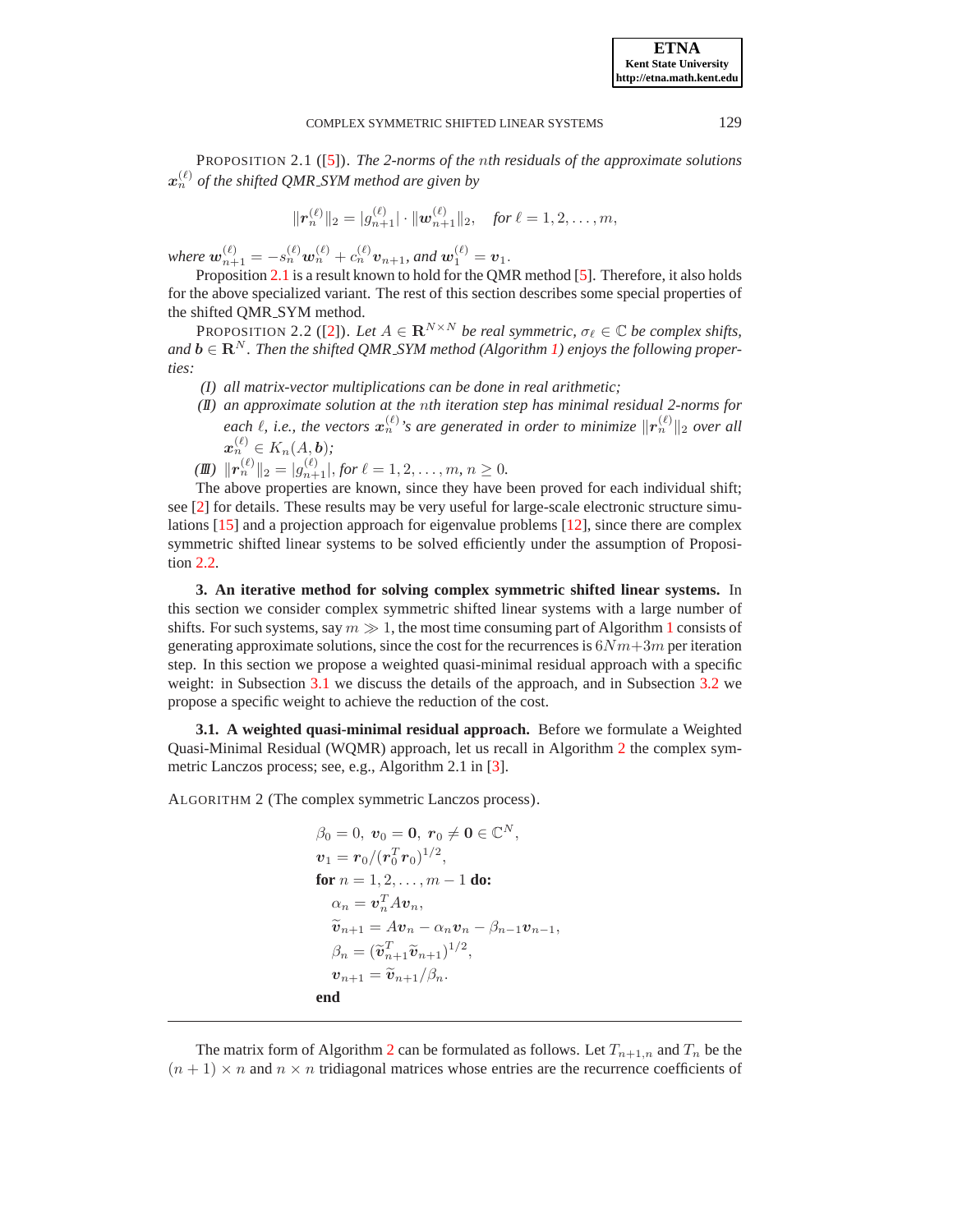the complex symmetric Lanczos process, which are given by

$$
T_{n+1,n} := \begin{bmatrix} \alpha_1 & \beta_1 & & \\ \beta_1 & \alpha_2 & \ddots & \\ & \ddots & \ddots & \\ & & \beta_{n-1} & \alpha_n \\ & & & \beta_n \end{bmatrix}, \quad T_n := \begin{bmatrix} \alpha_1 & \beta_1 & & \\ \beta_1 & \alpha_2 & \ddots & \\ & \ddots & \ddots & \beta_{n-1} \\ & & \beta_{n-1} & \alpha_n \end{bmatrix},
$$

and let  $V_n$  be the  $N \times n$  matrix with the Lanczos vectors as columns, i.e.,

$$
V_n:=(\boldsymbol{v}_1,\boldsymbol{v}_2,\ldots,\boldsymbol{v}_n).
$$

<span id="page-4-1"></span>Then, it follows from Algorithm [2](#page-3-4) that

$$
AV_n = V_{n+1}T_{n+1,n} = V_nT_n + \beta_n v_{n+1}e_n^T,
$$
\n(3.1)

where  $e_n = (0, 0, ..., 1)^T \in \mathbb{R}^n$ .

Now we are ready to describe the WQMR approach. Let  $x_n^{(\ell)}$  be approximate solutions at the *n*th iteration step for the systems  $(1.1)$ , which are given by

$$
\boldsymbol{x}_n^{(\ell)} = V_n \boldsymbol{y}_n^{(\ell)}, \quad \ell = 1, 2, \dots, m,
$$
\n(3.2)

<span id="page-4-0"></span>where  $y_n^{(\ell)} \in \mathbb{C}^n$ . Then, from the definition of residual vectors  $r_n^{(\ell)} := \bm{b} - (A + \sigma_\ell I)x_n^{(\ell)}$ , the update formulas  $(3.2)$ , and the matrix form of the complex symmetric Lanczos process  $(3.1)$ , we readily obtain

$$
\boldsymbol{r}_n^{(\ell)} = V_{n+1} \Big( g_1 \boldsymbol{e}_1 - T_{n+1,n}^{(\ell)} \boldsymbol{y}_n^{(\ell)} \Big), \quad \text{where } T_{n+1,n}^{(\ell)} := T_{n+1,n} + \sigma_\ell \begin{bmatrix} I_n \\ \mathbf{0}^T \end{bmatrix}.
$$
 (3.3)

<span id="page-4-3"></span>Here,  $e_1 = (1, 0, \ldots, 0)^T$  is the first unit vector, and  $g_1 = (b^Tb)^{1/2}$ . It is natural to determine  $y_n^{(\ell)}$  such that all residual 2-norms  $||r_n^{(\ell)}||_2$  are minimized. However, this choice for  $y_n^{(\ell)}$  is unfeasible due to large computational costs. Hence, the vectors  $y_n^{(\ell)}$  are determined by an alternative approach, i.e., by solving the following weighted least squares problems:

$$
\boldsymbol{y}_{n}^{(\ell)} = \arg \min_{\boldsymbol{z}_{n}^{(\ell)} \in \mathbb{C}^{n}} \left\| g_{1} \boldsymbol{e}_{1} - T_{n+1,n}^{(\ell)} \boldsymbol{z}_{n}^{(\ell)} \right\|_{W_{n+1}^{H} W_{n+1}}, \tag{3.4}
$$

<span id="page-4-4"></span>where  $W_{n+1}$  is an  $(n+1) \times (n+1)$  nonsingular matrix. Thus  $W_{n+1}^H W_{n+1}$  can be used as a weight since it is Hermitian positive definite. One of the simplest choices for  $W_{n+1}$  is the identity matrix. In this case, from  $W_{n+1} = I_{n+1}$  we have

$$
\boldsymbol{y}_{n}^{(\ell)} = \arg \min_{\boldsymbol{z}_{n}^{(\ell)} \in \mathbb{C}^{n}} \left\| g_{1} \boldsymbol{e}_{1} - T_{n+1,n}^{(\ell)} \boldsymbol{z}_{n}^{(\ell)} \right\|_{2}.
$$
 (3.5)

<span id="page-4-2"></span>The vector that is minimized is called quasi-residual. Algorithm [1](#page-2-0) is obtained by solving  $(3.5)$ using Givens rotations; see, e.g., [\[8,](#page-14-8) p. 215].

A slightly generalized choice, proposed in [\[5\]](#page-13-4), is

$$
W_{n+1} = \Omega_{n+1} := \text{diag}(\omega_1, \omega_2, \dots, \omega_{n+1}),
$$

with  $\omega_i > 0$  for all *i*. Then, it follows that

$$
\boldsymbol{y}_n^{(\ell)} = \arg\min_{\boldsymbol{\mathcal{Z}}_n^{(\ell)} \in \mathbb{C}^n} \left\| \omega_1 g_1 \boldsymbol{e}_1 - \Omega_{n+1} T_{n+1,n}^{(\ell)} \boldsymbol{z}_n^{(\ell)} \right\|_2.
$$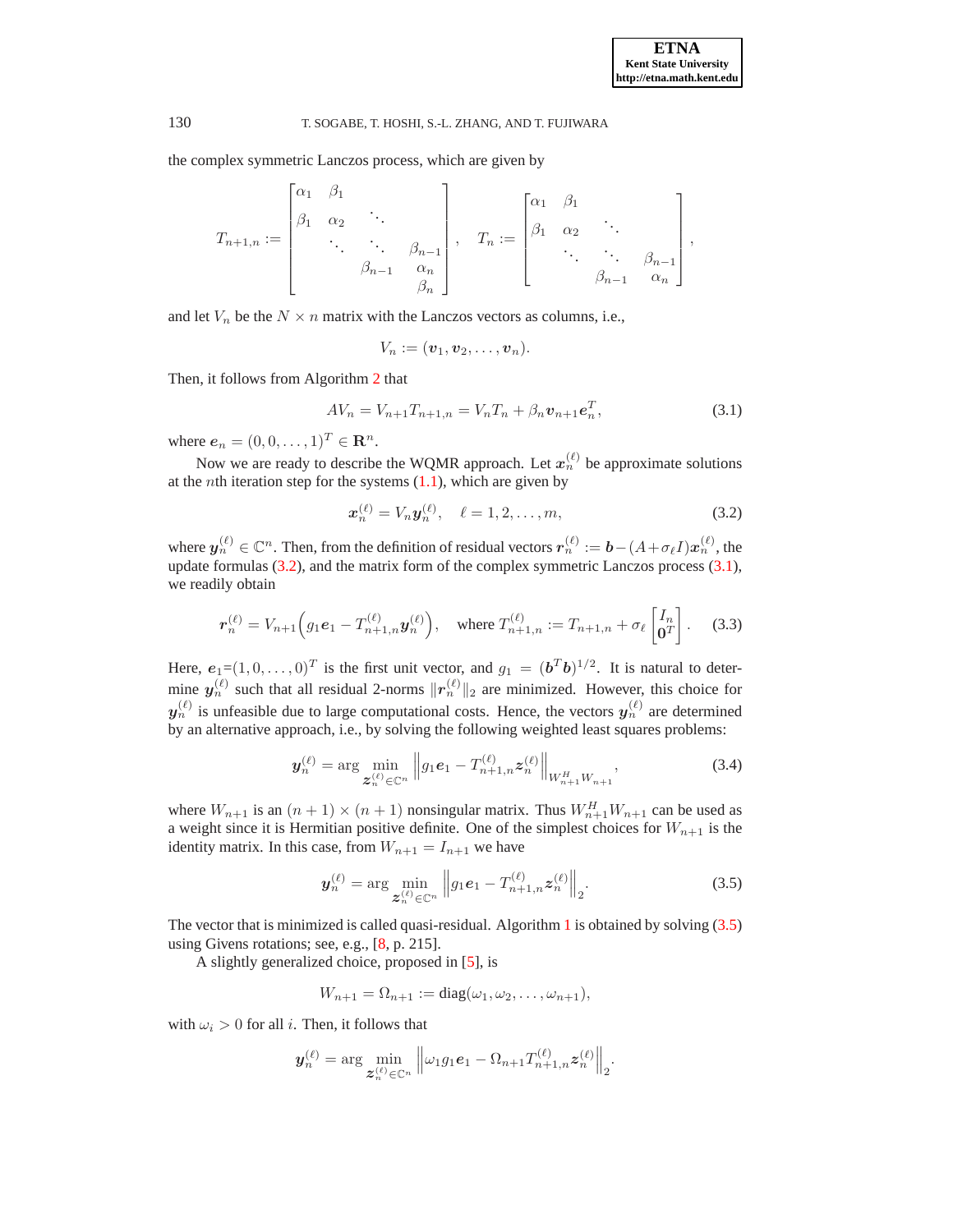Among the various possible choices for  $\omega_i$ , a natural one is  $\omega_i = ||v_i||_2$ , since then  $\Omega_{n+1}$ contains the diagonal entries of the upper triangular matrix  $R_{n+1}$ , which corresponds to the *QR* factorization of  $V_{n+1}$ . If we choose  $W_{n+1} = R_{n+1}$ , where  $V_{n+1} = Q_{n+1}R_{n+1}$ , then from  $(3.3)$  and  $(3.4)$  we have

$$
\min_{\mathbf{z}_{n}^{(\ell)} \in \mathbb{C}^{n}} \|g_{1}\mathbf{e}_{1} - T_{n+1,n}^{(\ell)}\mathbf{z}_{n}^{(\ell)}\|_{R_{n+1}^{H}R_{n+1}} \n= \min_{\mathbf{z}_{n}^{(\ell)} \in \mathbb{C}^{n}} \|g_{1}R_{n+1}\mathbf{e}_{1} - R_{n+1}T_{n+1,n}^{(\ell)}\mathbf{z}_{n}^{(\ell)}\|_{2} \n= \min_{\mathbf{z}_{n}^{(\ell)} \in \mathbb{C}^{n}} \|Q_{n+1}R_{n+1}(g_{1}\mathbf{e}_{1} - T_{n+1,n}^{(\ell)}\mathbf{z}_{n}^{(\ell)})\|_{2} \n= \min_{\mathbf{z}_{n}^{(\ell)} \in \mathbb{C}^{n}} \|V_{n+1}(g_{1}\mathbf{e}_{1} - T_{n+1,n}^{(\ell)}\mathbf{z}_{n}^{(\ell)})\|_{2} = \min_{\mathbf{z}_{n}^{(\ell)} \in \mathbb{C}^{n}} \|r_{n}^{(\ell)}\|_{2}.
$$

By solving the above weighted least squares problems, all residual 2-norms are minimized, hence  $W_{n+1} = \Omega_{n+1}$  is a reasonable choice. For each individual shift, the resulting algorithm is the same as [\[3,](#page-13-0) Algorithm 3.2].

<span id="page-5-0"></span>**3.2. A choice of the weight suitable for a large number of shifts.** In the previous subsection, we have described the WQMR approach and mentioned that the choice of the weight  $W_{n+1}^H W_{n+1}$  with  $W_{n+1} = I_{n+1}$  leads to the shifted QMR\_SYM method (Algorithm [1\)](#page-2-0). Under the assumption of Proposition [2.2,](#page-3-2) the shifted QMR SYM method is ideal in the sense of Faber-Manteuffel's Theorem [\[1\]](#page-13-6), since it enjoys minimal residual property and requires short-term recurrences for updating approximate solutions, and thus one may think that there is no need to choose other possible weights. However, we will show in this subsection that, even under the assumption of Proposition [2.2,](#page-3-2) there is a suitable weight for the WQMR approach. The motivation for the choice of the weight mainly comes from the freedom of the number m of complex symmetric shifted linear systems.

Now we consider the computational costs of Algorithm [1](#page-2-0) for a large number of complex symmetric shifted linear systems, i.e.,  $m \gg 1$ . In this case, we readily see that computing the recurrences for updating approximate solutions in Algorithm [1](#page-2-0) is the most time-consuming part, due to a cost of  $6Nm + 3m$  per iteration step. Hence, we will now consider a weight to reduce the computational cost for the recurrences of  $x_n^{(\ell)}$ . To achieve this we propose the following choice:

$$
W_{n+1} = L_{n+1}^{(\ell)}, \quad \text{such that } L_{n+1}^{(\ell)} T_{n+1,n}^{(\ell)} = \begin{bmatrix} B_n^{(\ell)} \\ \mathbf{0}^T \end{bmatrix},\tag{3.6}
$$

<span id="page-5-1"></span>where  $B_n^{(\ell)}$  is an  $n \times n$  upper bidiagonal matrix of the form

$$
B_n^{(\ell)} := \begin{bmatrix} t_{1,1}^{(\ell)} & t_{1,2}^{(\ell)} & & \\ & t_{2,2}^{(\ell)} & \ddots & \\ & & \ddots & t_{n-1,n}^{(\ell)} \\ & & & t_{n,n}^{(\ell)} \\ & & & & t_{n,n}^{(\ell)} \end{bmatrix},
$$

and  $L_{n+1}^{(\ell)}$  is lower triangular and will be specified below.

Next, we derive recurrence formulas for updating the approximate solutions  $x_n^{(\ell)}$ . From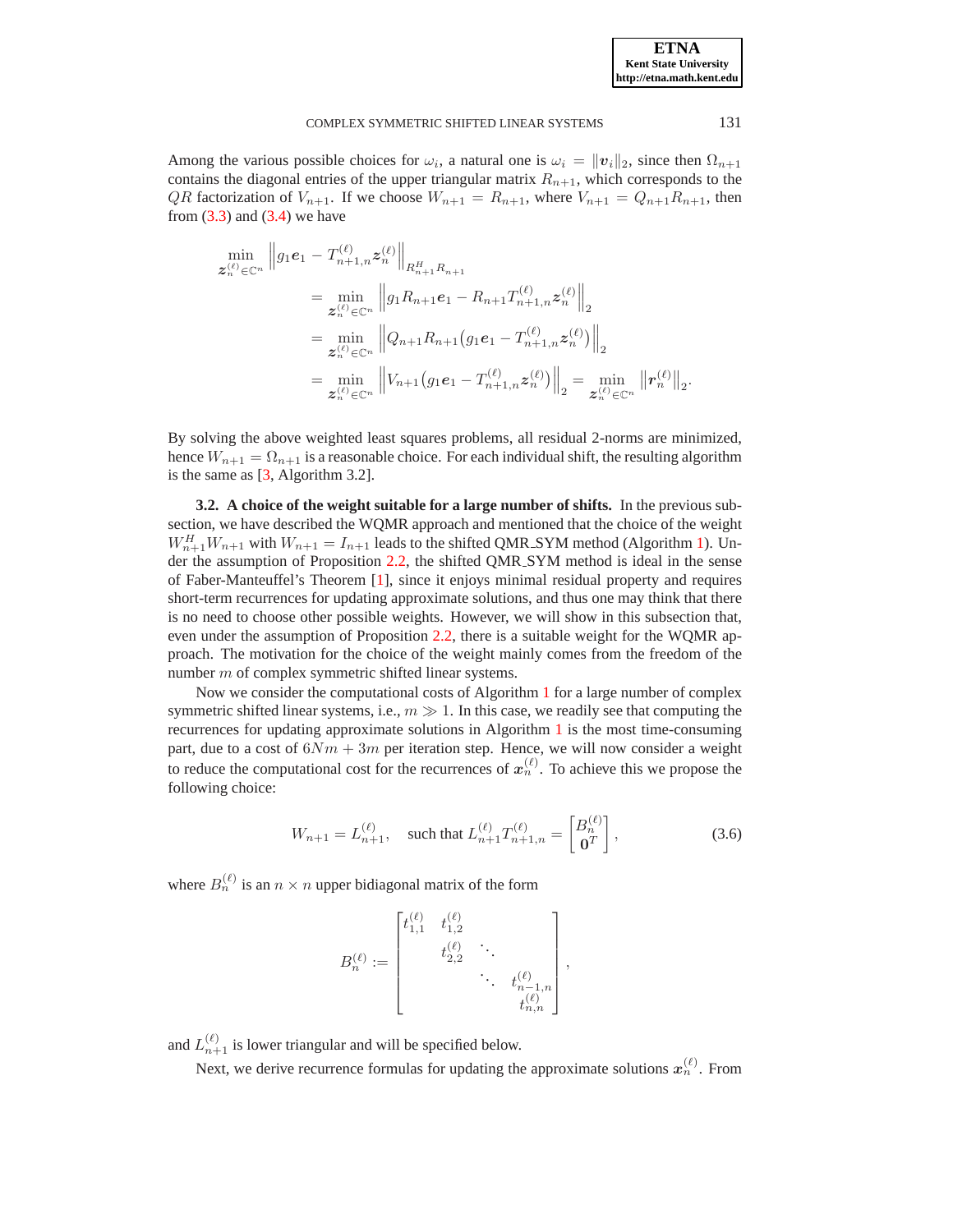<span id="page-6-0"></span>formula [\(3.4\)](#page-4-4), with the choice  $W_{n+1} = L_{n+1}^{(\ell)}$  of [\(3.6\)](#page-5-1), it follows that

$$
\mathbf{y}_{n}^{(\ell)} = \arg \min_{\mathbf{z}_{n}^{(\ell)} \in \mathbb{C}^{n}} \left\| g_{1} \mathbf{e}_{1} - T_{n+1,n}^{(\ell)} \mathbf{z}_{n}^{(\ell)} \right\|_{(L_{n+1}^{(\ell)})^{H} L_{n+1}^{(\ell)}} \tag{3.7}
$$
\n
$$
= \arg \min_{\mathbf{z}_{n}^{(\ell)} \in \mathbb{C}^{n}} \left\| g_{1} L_{n+1}^{(\ell)} \mathbf{e}_{1} - L_{n+1}^{(\ell)} T_{n+1,n}^{(\ell)} \mathbf{z}_{n}^{(\ell)} \right\|_{2}
$$
\n
$$
= \arg \min_{\mathbf{z}_{n}^{(\ell)} \in \mathbb{C}^{n}} \left\| \left[ \widetilde{\mathbf{g}}_{n}^{(\ell)} \right] - \left[ \mathbf{B}_{n}^{(\ell)} \right] \mathbf{z}_{n}^{(\ell)} \right\|_{2}, \quad \left[ \widetilde{\mathbf{g}}_{n}^{(\ell)} \right] := g_{1} L_{n+1}^{(\ell)} \mathbf{e}_{1}.
$$

From the above least squares problems, we readily see that  $y_n^{(\ell)} = (B_n^{(\ell)})^{-1} \widetilde{g}_n^{(\ell)}$ . Hence, it follows from [\(3.2\)](#page-4-0), using  $(\widetilde{p}_1 \widetilde{p}_2 \cdots \widetilde{p}_n) := V_n (B_n^{(\ell)})^{-1}$ , that we have the following coupled two-term recurrence relations:

$$
\widetilde{\boldsymbol{p}}_n^{(\ell)} = (\boldsymbol{v}_n - t_{n-1,n}^{(\ell)} \widetilde{\boldsymbol{p}}_{n-1}^{(\ell)}) / t_{n,n}^{(\ell)},
$$
  

$$
\boldsymbol{x}_n^{(\ell)} = \boldsymbol{x}_{n-1}^{(\ell)} + \widetilde{g}_n^{(\ell)} \widetilde{\boldsymbol{p}}_n^{(\ell)}.
$$

The cost per iteration is now  $5Nm$ . Substituting  $p_i^{(\ell)} = t_{i,i}^{(\ell)} \tilde{p}_i^{(\ell)}$  into the above recurrences, we have the even more efficient recurrence formulas

$$
\mathbf{p}_n^{(\ell)} = \mathbf{v}_n - (t_{n-1,n}^{(\ell)}/t_{n-1,n-1}^{(\ell)})\mathbf{p}_{n-1}^{(\ell)},
$$
  

$$
\mathbf{x}_n^{(\ell)} = \mathbf{x}_{n-1}^{(\ell)} + (\widetilde{g}_n^{(\ell)}/t_{n,n}^{(\ell)})\mathbf{p}_n^{(\ell)}.
$$

By this reformulation, the cost becomes  $4Nm + 2m$ .

Next, let us consider a choice for  $L_{n+1}^{(\ell)}$  satisfying [\(3.6\)](#page-5-1). Let  $F_n^{(\ell)}(i)$  be an  $n \times n$  matrix of the form

$$
F_n^{(\ell)}(i) := \begin{bmatrix} I_{i-1} & & & \\ & 1 & & \\ & f_i^{(\ell)} & 1 & \\ & & I_{n-i-1} \end{bmatrix},
$$
 (3.8)

<span id="page-6-1"></span>and let T be tridiagonal. Then, by determining  $f_i^{(\ell)}$  such that the  $(i + 1, i)$  entry of the matrix  $F_n^{(\ell)}(i) \cdot T$  is zero, we can fulfill [\(3.6\)](#page-5-1) in the following way:

$$
F_{n+1}^{(\ell)}(n)F_{n+1}^{(\ell)}(n-1)\cdots F_{n+1}^{(\ell)}(1)T_{n+1,n}^{(\ell)} = \begin{bmatrix} B_n^{(\ell)} \\ \mathbf{0}^T \end{bmatrix}.
$$
 (3.9)

<span id="page-6-2"></span>From the above formula, we see that  $F_{n+1}^{(\ell)}(n)F_{n+1}^{(\ell)}(n-1)\cdots F_{n+1}^{(\ell)}(1)=L_{n+1}^{(\ell)}$ , and thus  $L_{n+1}^{(\ell)}$  and  $L_n^{(\ell)}$  are related by

$$
L_{n+1}^{(\ell)} = F_{n+1}^{(\ell)}(n) \begin{bmatrix} L_n^{(\ell)} & \mathbf{0} \\ \mathbf{0}^T & 1 \end{bmatrix}, \quad \text{for } n = 2, 3, \dots,
$$
 (3.10)

<span id="page-6-3"></span>where  $L_2^{(\ell)} = F_2^{(\ell)}(1)$ . We readily see that the matrices  $L_{n+1}^{(\ell)}$  are lower triangular with all ones on the diagonals, and this property will be used in the proof of Proposition [3.1.](#page-7-0) The shifted QMR\_SYM method with the weight  $(L_{n+1}^{(\ell)})^H L_{n+1}^{(\ell)}$  is referred to as shifted  $QMR_SYM(B)$ ; see Algorithm [3.](#page-7-1)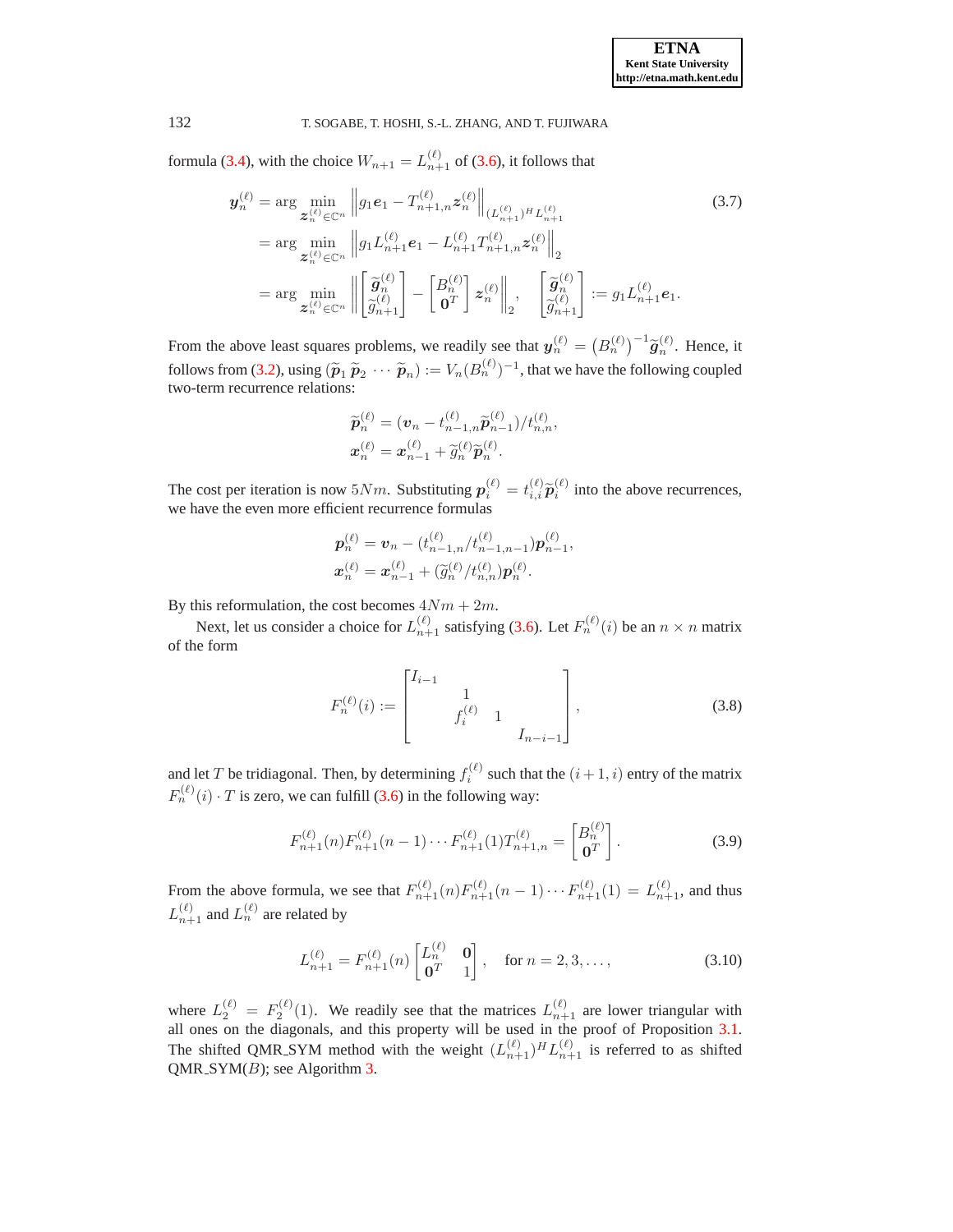<span id="page-7-1"></span>ALGORITHM 3 (Shifted QMR\_SYM $(B)$ ).

$$
x_0^{(\ell)} = p_{-1}^{(\ell)} = p_0^{(\ell)} = 0, v_1 = b/(b^Tb)^{1/2}, \tilde{g}_1^{(\ell)} = (b^Tb)^{1/2},
$$
  
\nfor  $n = 1, 2, ...$  do:  
\n(The complex symmetric Lanczos process)  
\n
$$
\alpha_n = v_n^T A v_n,
$$
  
\n
$$
\tilde{v}_{n+1} = A v_n - \alpha_n v_n - \beta_{n-1} v_{n-1},
$$
  
\n
$$
\beta_n = (\tilde{v}_{n+1}^T \tilde{v}_{n+1})^{1/2},
$$
  
\n
$$
v_{n+1} = \tilde{v}_{n+1}/\beta_n,
$$
  
\n
$$
t_{n-1,n}^{(\ell)} = \beta_{n-1}, t_{n,n}^{(\ell)} = \alpha_n + \sigma_\ell, t_{n+1,n}^{(\ell)} = \beta_n,
$$
  
\n(Solve weighted least squares problems)  
\nfor  $\ell = 1, 2, ..., m$  do:  
\nif  $||r_n^{(\ell)}||_2/||b||_2 > \epsilon$ , then  
\nfor  $i = \max\{1, n - 1\}, ..., n - 1$  do:  
\n
$$
t_{i+1,n}^{(\ell)} = f_i^{(\ell)} t_{i,n}^{(\ell)} + t_{i+1,n}^{(\ell)},
$$
  
\nend  
\n
$$
f_n^{(\ell)} = -\frac{t_{n+1,n}^{(\ell)}}{t_{n,n}^{(\ell)}},
$$
  
\n
$$
t_{n+1,n}^{(\ell)} = 0,
$$
  
\n
$$
\tilde{g}_{n+1}^{(\ell)} = f_n^{(\ell)} \tilde{g}_n^{(\ell)},
$$
  
\n(Uplate approximate solutions  $x_n^{(\ell)}$ )  
\n
$$
p_n^{(\ell)} = v_n - (t_{n-1,n}^{(\ell)}/t_{n-1,n-1}^{(\ell)}) p_{n-1}^{(\ell)},
$$
  
\n
$$
x_n^{(\ell)} = x_n^{(\ell)} + (\tilde{g}_n^{(\ell)}/t_{n,n}^{(\ell)}) p_n^{(\ell)},
$$
  
\nend if  
\nend  
\nif  $||r_n^{(\ell)}||_2/||b||_2 \le \epsilon$  for all  $\ell$ , then exit.  
\nend  
\n<math display="</math>

As in the case of Proposition [2.1,](#page-3-1) there is an efficient way to evaluate the residual 2-norms as follows.

<span id="page-7-0"></span>PROPOSITION 3.1. The nth residual 2-norms of the approximate solutions  $x_n^{(\ell)}$  for the *shifted QMR SYM(*B*) method are given by*

$$
\|\boldsymbol{r}_n^{(\ell)}\|_2 = |\widetilde{g}_{n+1}^{(\ell)}| \cdot \|v_{n+1}\|_2, \quad \text{for } \ell = 1, 2, \ldots, m.
$$

*Proof*. The proof is similar to that of Proposition [2.1.](#page-3-1) It follows from [\(3.3\)](#page-4-3), [\(3.6\)](#page-5-1), [\(3.7\)](#page-6-0), and recalling  $y_n^{(\ell)} = (B_n^{(\ell)})^{-1} \widetilde{g}_n^{(\ell)}$ , that we have

$$
\boldsymbol{r}_n^{(\ell)} = \tilde{g}_{n+1}^{(\ell)} V_{n+1} \big( L_{n+1}^{(\ell)} \big)^{-1} \boldsymbol{e}_{n+1}.
$$

From [\(3.8\)](#page-6-1) and [\(3.9\)](#page-6-2)  $L_{n+1}^{(\ell)}$  is a lower triangular matrix with all ones on the diagonals. Thus,  $(L_{n+1}^{(\ell)})^{-1}$  is also a lower triangular matrix with all ones on the diagonals. It follows that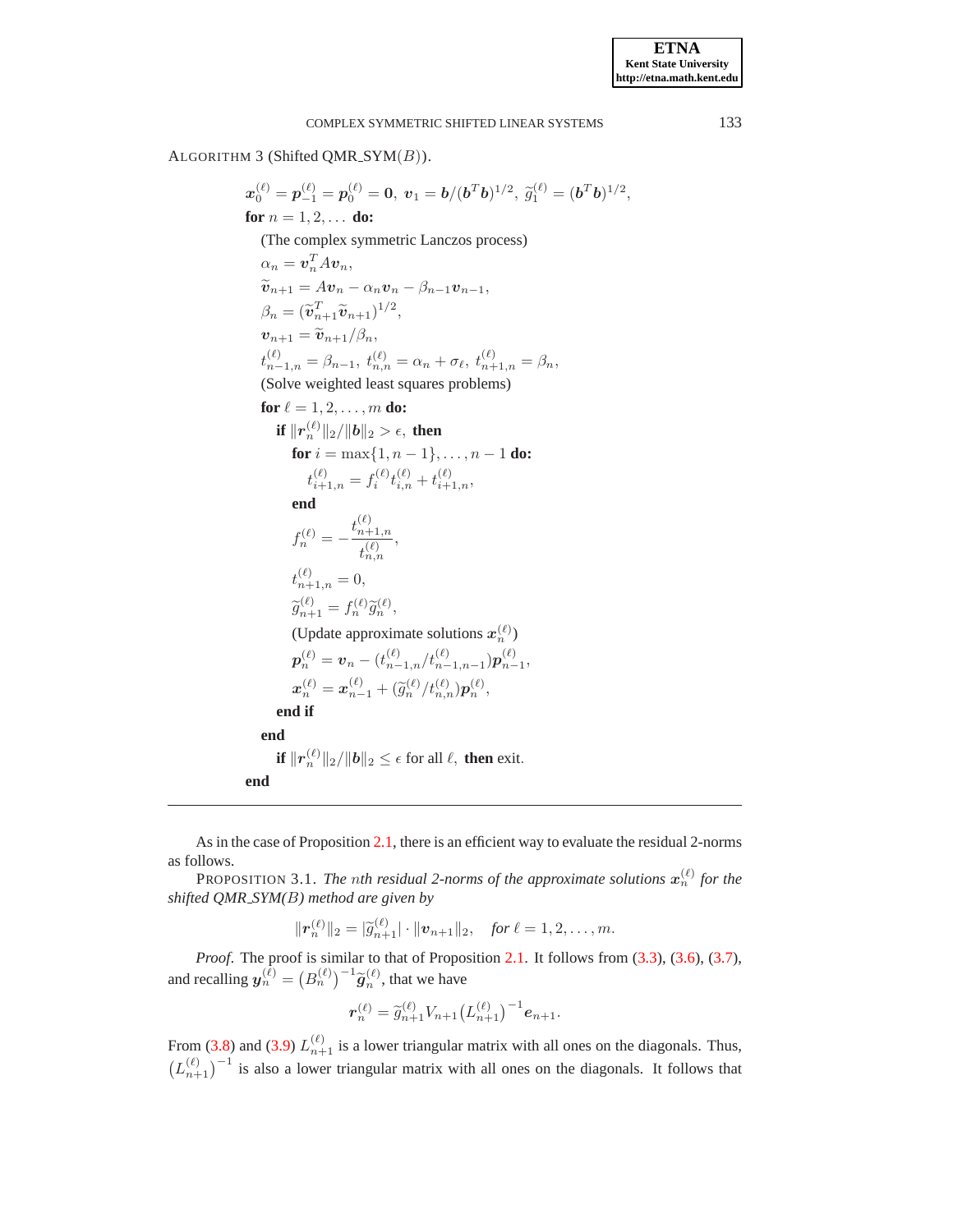$(L_{n+1}^{(\ell)})^{-1}e_{n+1} = e_{n+1}$ , and thus we have  $r_n^{(\ell)} = \tilde{g}_{n+1}^{(\ell)}V_{n+1}e_{n+1} = \tilde{g}_{n+1}^{(\ell)}v_{n+1}$ , which concludes the proof.  $\square$ 

When we solve a large number of shifted systems, the computational cost of the residual 2-norms for the shifted  $OMR_SYM(B)$  method is much cheaper than that for the shifted QMR\_SYM method, since the former cost is of order  $N$  and the latter is of order  $Nm$  per iteration step.

Observing the algorithms of the shifted QMR\_SYM and the shifted  $QMR$ \_SYM $(B)$ methods, we see that the work for the weighted least squares problems and for updating the approximate solutions in the shifted  $QMR$   $\mathcal{S}YM(B)$  method is less than that in the shifted QMR SYM method. For the case  $m \gg 1$ , the most time-consuming part is updating the approximate solutions. In this case, the shifted  $QMR\_SYM(B)$  method may be more efficient than the shifted QMR\_SYM method, since the shifted  $QMR$ \_SYM $(B)$  method requires  $4Nm+2m$  operations per iteration step for the update, while the shifted QMR\_SYM method needs  $6Nm + 3m$  operations. This difference will be clearer when we will use the results of Propositions [2.1](#page-3-1) and [3.1](#page-7-0) as a stopping criterion. On the other hand, in terms of number of iterations, the convergence of the shifted  $QMR$  SYM $(B)$  method is worse than that of the shifted QMR SYM method, but not worse than that of the shifted COCG method, as stated in the following proposition.

<span id="page-8-0"></span>PROPOSITION 3.2. *Under the assumption of Proposition [2.2,](#page-3-2) the shifted QMR SYM(*B*) method (Algorithm [3\)](#page-7-1) enjoys the following properties:*

- *(I) all matrix-vector multiplications can be done in real arithmetic;*
- *(II) if breakdown does not occur and each matrix*  $T_n + \sigma_\ell I_n$ *is nonsingular, then*

$$
\left\|r_n^{(\ell),SQ(B)}\right\|_2 = \left\|r_n^{(\ell),SCOCG}\right\|_2 \ge \left\|r_n^{(\ell),SQ}\right\|_2, \quad \text{for } \ell = 1, 2, \ldots m,
$$

*where the superscripts SQ(*B*), SCOCG, and SQ are short for shifted QMR SYM(*B*), shifted COCG, and shifted QMR SYM, respectively;*

 $\|\mathbf{r}_n^{(\ell),SQ(B)}\|_2 = |\tilde{g}_{n+1}^{(\ell)}, \text{for } \ell = 1, 2, \ldots, m, n \geq 0.$ 

*Proof.* The proof of (I) is the same as that of Proposition [2.2,](#page-3-2) and is based on the fact that, under the assumption of the theorem, the complex symmetric Lanczos process generates real basis vectors.

Next, we give a proof of  $(II)$ . The *n*th residuals of the shifted COCG method [\[15\]](#page-14-0) belong to  $\bm{b} - (A + \sigma_{\ell} I) K_n (A + \sigma_{\ell} I, \bm{b}).$  Hence, each  $r_n^{(\ell),\text{SCOCG}}$  can be written as

$$
\boldsymbol{r}_n^{(\ell),\text{SCOCG}} = \boldsymbol{b} - (A + \sigma_\ell I) V_n \boldsymbol{y}_n^{(\ell),\text{SCOCG}},
$$

where  $V_n$  is the same matrix as in [\(3.1\)](#page-4-1). Since each  $r_n^{(\ell),\text{SCOCG}}$  is orthogonal to each subspace  $K_n(\overline{A}+\overline{\sigma}_\ell I, \overline{b})=K_n(\overline{A}, \overline{b}),$  i.e.,  $r_n^{(\ell),\text{SCOCG}}\perp K_n(\overline{A}, \overline{b}),$  we have

$$
V_n^T \mathbf{b} - V_n^T (A + \sigma_\ell I) V_n \mathbf{y}^{(\ell), \text{SCOCG}} = 0,
$$

and thus from  $(3.1)$  it follows that

$$
\mathbf{y}_n^{(\ell),\text{SCOCG}} = (V_n^T (A + \sigma_\ell I) V_n)^{-1} V_n^T \mathbf{b} = g_1 (T_n^{(\ell)})^{-1} \mathbf{e}_1,
$$

where  $T_n^{(\ell)} := T_n + \sigma_\ell I_n$ . Since the shifted QMR\_SYM(*B*) method has the form [\(3.3\)](#page-4-3), it is sufficient to show that  $y_n^{(\ell),\text{SCOCG}} = y_n^{(\ell),\text{SQ}(B)}$ . From [\(3.7\)](#page-6-0) and [\(3.10\)](#page-6-3) it follows that

$$
\mathbf{y}_{n}^{(\ell),\mathrm{SQ}(B)} = (B_{n}^{(\ell)})^{-1}\widetilde{\mathbf{g}}_{n}^{(\ell)} = g_{1}(B_{n}^{(\ell)})^{-1}[I_{n}|\mathbf{0}]L_{n+1}^{(\ell)}[e_{1}^{T}|\mathbf{0}]^{T}
$$
  
=  $g_{1}(B_{n}^{(\ell)})^{-1}L_{n}^{(\ell)}e_{1} = g_{1}((L_{n}^{(\ell)})^{-1}B_{n}^{(\ell)})^{-1}e_{1}.$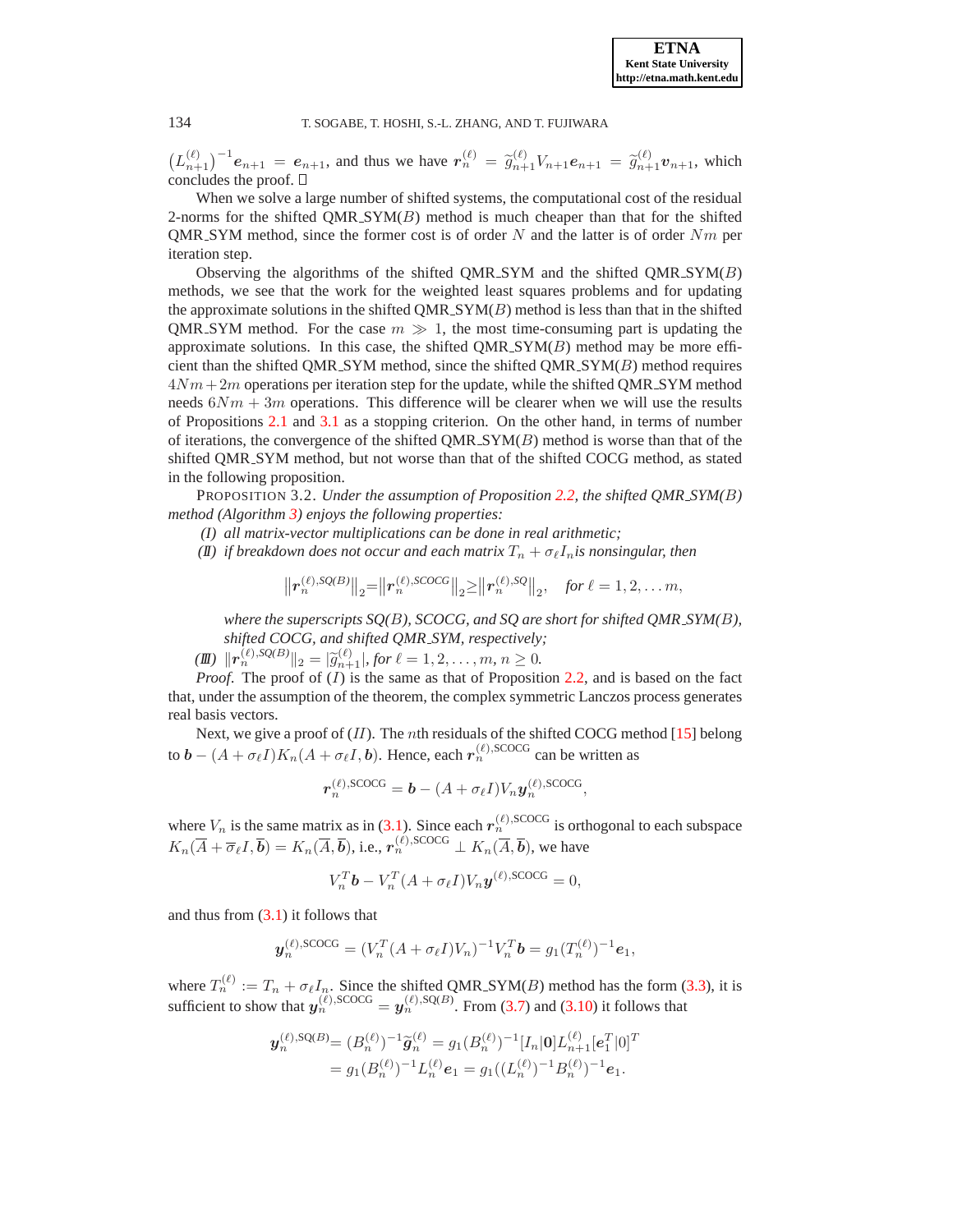#### COMPLEX SYMMETRIC SHIFTED LINEAR SYSTEMS 135

Since from [\(3.9\)](#page-6-2) and [\(3.10\)](#page-6-3) we can readily confirm the relation  $L_n^{(\ell)}T_n^{(\ell)} = B_n^{(\ell)}$ , we have  $y_n^{(\ell),\text{SQ}(B)} = g_1(T_n^{(\ell)})^{-1}e_1$ , which is the same as  $y_n^{(\ell),\text{SCOCG}}$ . The inequality in (II) follows from Proposition [2.2,](#page-3-2) since under the given assumption the shifted QMR SYM method enjoys the minimal residual property.

Finally, we give a proof of  $(III)$ . If follows from the proof of  $(I)$  that  $||v_i||_2 = 1$  for all i. Thus from Proposition [3.1](#page-7-0) we have

$$
\|\boldsymbol{r}_n^{(\ell),\text{SQ}(B)}\|_2 = |\widetilde{g}_{n+1}^{(\ell)}| \cdot \|v_{n+1}\|_2 = |\widetilde{g}_{n+1}^{(\ell)}|, \text{ for } \ell = 1,2,\ldots,m, n \ge 0. \quad \Box
$$

We observe that, in property  $(II)$  of Proposition [3.2,](#page-8-0) breakdown may occur due to the choice [\(3.8\)](#page-6-1) of the weighted least squares problems.

From Proposition [3.2](#page-8-0) we see that, in terms of the number of iteration steps, the shifted  $QMR$  SYM( $B$ ) method never converges faster than the shifted  $QMR$  SYM method, but it converges at the same iteration step as the shifted COCG method does. Since the efficiency of the shifted COCG method has already been shown, and the computational cost of the shifted QMR\_SYM(B) method for the case  $m \gg 1$  is much less than that of the shifted QMR\_SYM method, the shifted QMR\_SYM $(B)$  method can also be useful. This is supported by some numerical examples in the next section.

<span id="page-9-0"></span>**4. Numerical examples.** In this section, we report on some numerical examples concerning the shifted COCG method, the shifted QMR SYM method (Algorithm [1\)](#page-2-0), and the shifted  $QMR\_SYM(B)$  method (Algorithm [3\)](#page-7-1). We evaluate these methods in terms of computation time. All tests were performed on a workstation with a 2.6GHz AMD Opteron(tm) processor 252 using double precision arithmetic. Codes were written in Fortran 77 and compiled with g77 -O3. In all cases the stopping criterion was set as  $\epsilon = 10^{-12}$ .

**4.1. Example 1.** The first problem comes from the electronic structure computation of a bulk Si with 512 atoms (see [\[15\]](#page-14-0)) which is written as follows:

$$
(\sigma_{\ell}I - H)\boldsymbol{x}^{(\ell)} = \boldsymbol{e}_1, \quad \ell = 1, 2, \ldots, m,
$$

where  $\sigma_{\ell} = 0.400 + (\ell - 1 + i)/1000$ ,  $H \in R^{2048 \times 2048}$  is a symmetric matrix with 139264 entries,  $e_1 = (1, 0, \dots, 0)^T$ , and  $m = 1001$ . Since the shifted COCG method requires the choice of a seed system, we have chosen the optimal seed  $(\ell = 714)$  in this problem; otherwise some linear systems would remain unsolved.

Figure [4.1](#page-10-0) shows the number of iterations of each method to solve the  $\ell$ th shifted linear systems. For example, in Figure [4.1,](#page-10-0) the number of iterations for the shifted COCG method at  $\ell = 600$  is 150, which means the shifted COCG method required 150 iterations to obtain the (approximate) solutions of the 600th shifted linear system, i.e.,  $(\sigma_{600}I - H)\boldsymbol{x}^{(600)} = \boldsymbol{e}_1$ .

From Figure [4.1](#page-10-0) we make three observations: first, the three methods required almost the same number of iterations at each  $\ell$ ; second, in terms of number of iterations, the shifted QMR SYM method often converged slightly faster than the other two methods. This phe-nomenon is closely related to Proposition [2.2,](#page-3-2) as it will become clearer later; third, for each method the required number of iterations depends highly on the shift parameters  $\sigma_{\ell}$ . This result may come from the shifted eigenvalues of the coefficient matrices  $\sigma_{\ell}I - H$ , since if we choose  $\sigma_{\ell}$  close to an eigenvalue of H, then  $\sigma_{\ell}I - H$  is close to singular. Conversely, from the shape of the graphs in Figure [4.1](#page-10-0) one may obtain a partial distribution of eigenvalues of H.

The history of the residual 2-norm for a particular shifted system is reported in Figure [4.2.](#page-10-1) From it we see that the relative residual 2-norm of the shifted QMR SYM method decreases monotonically, and at every iteration step the norm is less than those of the other two methods.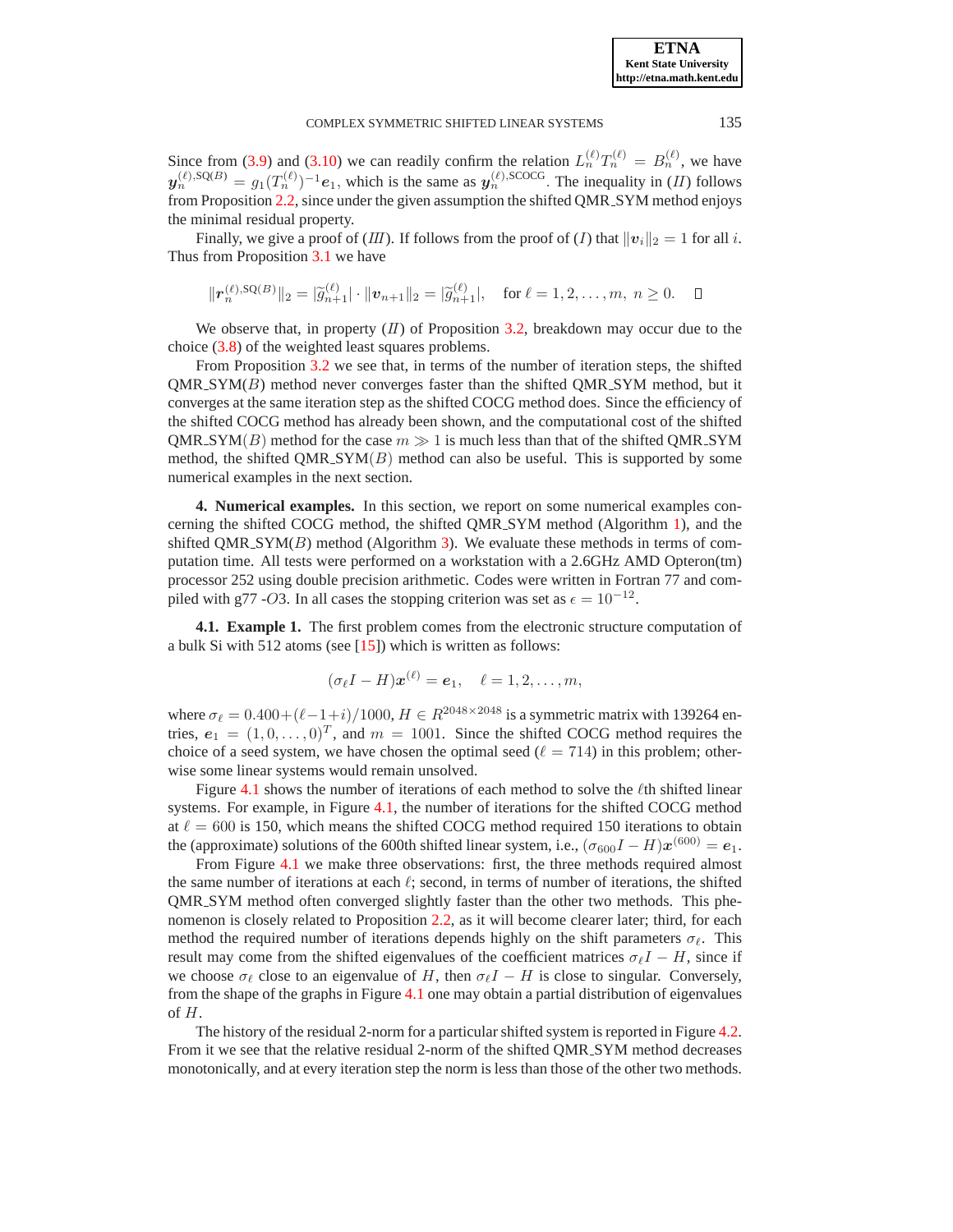

<span id="page-10-0"></span>FIGURE 4.1. *Number of iterations for the shifted COCG method, the shifted QMR SYM method, and the shifted QMR SYM(*B*) method versus the index of the shifted linear systems.*



<span id="page-10-1"></span>FIGURE 4.2. Log10 *of the relative residual 2-norms versus the number of iterations of the shifted COCG method, the shifted QMR SYM method, and the shifted QMR SYM(*B*) method for the shifted linear system with*  $\ell = 701, i.e., \sigma_{701} = 1.100 + 0.001i.$ 

Hence, we can say that the property  $(II)$  of Proposition [2.2](#page-3-2) is experimentally supported. We also observe that, during the first fifty iterations, the shifted COCG method and the shifted  $QMR$   $SYM(B)$  method behave exactly in the same way. After that, their histories varies gradually. Hence, also the property  $(II)$  of Proposition [3.2](#page-8-0) is experimentally supported.

The computation times of the three methods are given in Figure [4.3,](#page-11-0) where the horizontal axis denotes the number  $m$  of shifted linear systems that are solved. For ex-ample, in Figure [4.3,](#page-11-0) the computation time of the shifted COCG method at  $m = 200$  is about 0.76 sec., which means that it requires about 0.76 sec. to solve the shifted linear systems:  $((0.400 + 0.001i)I - H)\boldsymbol{x}^{(1)} = \boldsymbol{e}_1$ ,  $((0.401 + 0.001i)I - H)\boldsymbol{x}^{(2)} = \boldsymbol{e}_1$ , ...,  $((0.599 + 0.001i)I - H)\mathbf{x}^{(200)} = e_1$ . From Figure [4.3](#page-11-0) we see that, as the number m grows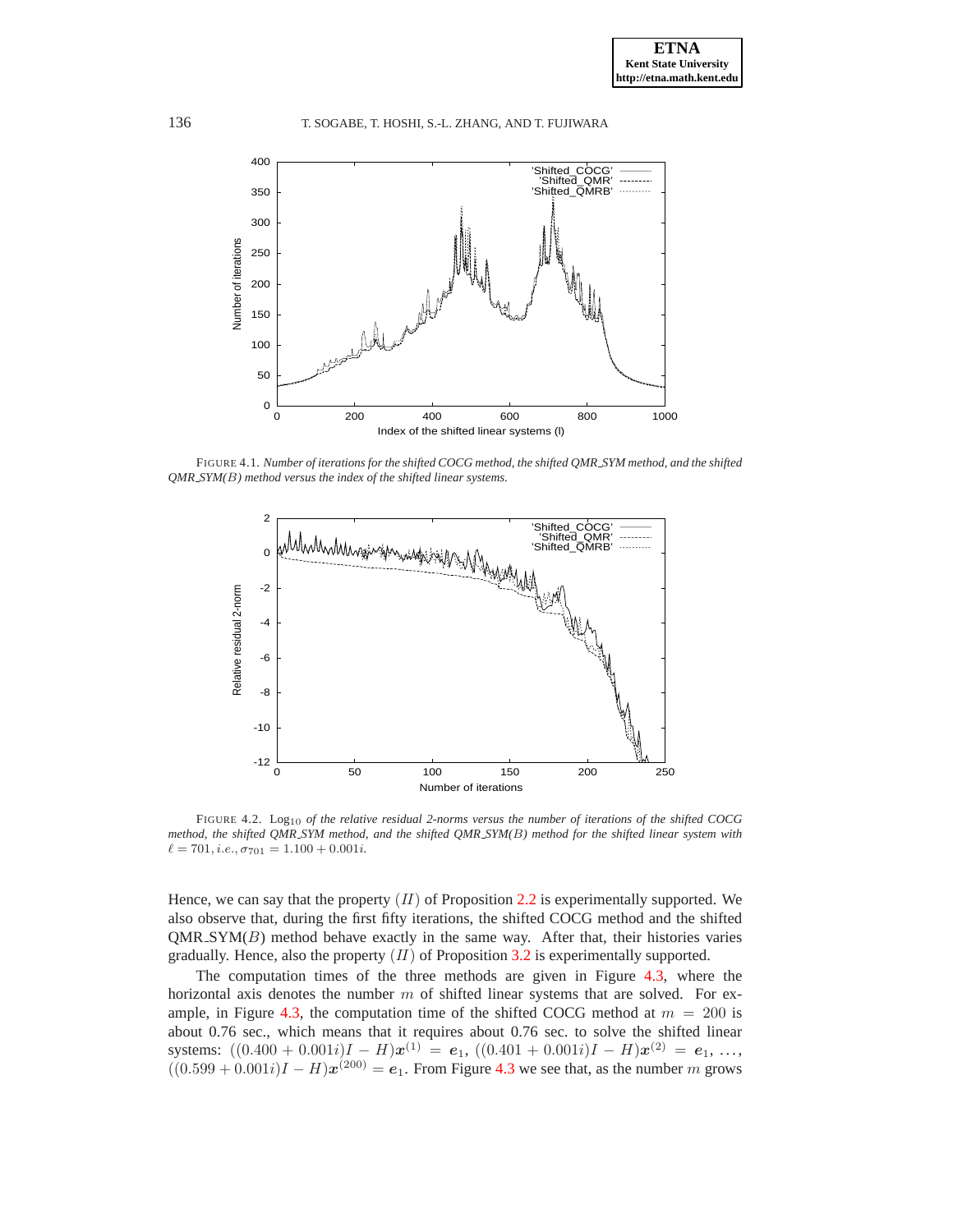



<span id="page-11-0"></span>FIGURE 4.3. *CPU time, in seconds, versus the number of shifted linear systems for each iterative method.*



<span id="page-11-1"></span>FIGURE 4.4. *The ratio between each computation time and the one of the shifted COCG method, versus the number of shifted linear systems.*

larger, the shifted QMR SYM method requires more CPU time than the other two methods. On the other hand, the shifted  $QMR\_SYM(B)$  method requires almost the same CPU time as the shifted COCG method. This phenomena can be attributed to the computational costs of updating the approximate solutions for each method and, in particular, to the following three facts: first, we know from Figure [4.1](#page-10-0) that the three methods require almost the same number of iterations; second, the shifted QMR\_SYM $(B)$  method has almost the same computational cost than the shifted COCG method, while the shifted QMR SYM method tends to require a larger cost per iteration than the other two methods; third, for large  $m$ , updating the approximate solutions is one of the most time-consuming parts. In the previous two sections, we already discussed the latter two facts.

In Figure [4.3](#page-11-0) we can see little about the properties of the three methods for small  $\ell$ . We therefore display in Figure [4.4](#page-11-1) the ratio between each computation time and the timing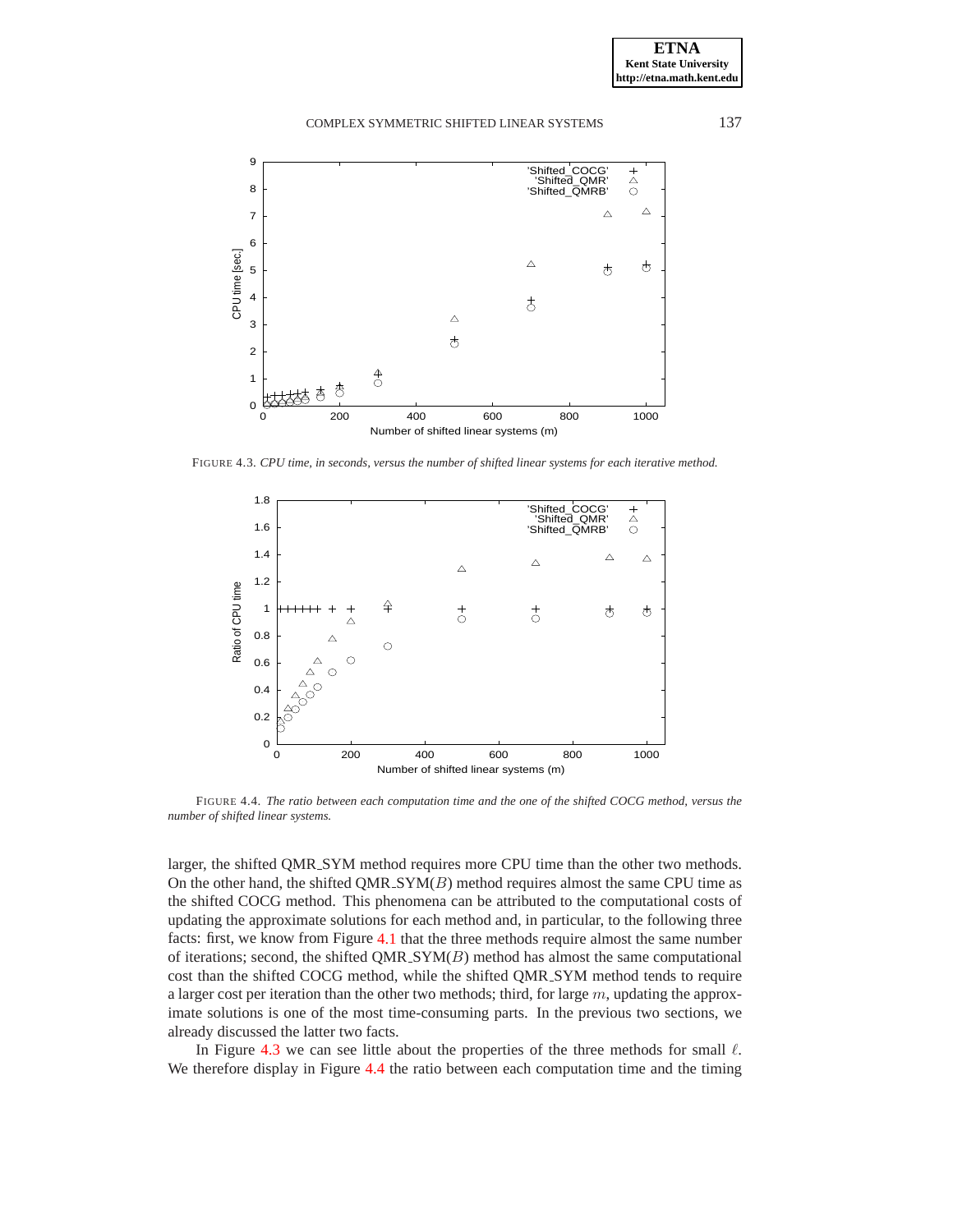of the shifted COCG method. We see that the shifted QMR SYM method and the shifted  $QMR$  SYM( $B$ ) method converge much faster than the shifted COCG method when the number of shifted linear systems is small, say,  $m < 200$ . A possible explanation is that, for small  $m$ , updating the approximate solutions does not affect the CPU time so much. Other operations, such as matrix-vector multiplications, are now the most time-consuming parts, since the three methods require almost the same number of iterations; see Figure [4.1.](#page-10-0) From Proposition [2.2](#page-3-2)  $(I)$  and Proposition [3.2](#page-8-0)  $(I)$  we know that in this case the shifted QMR\_SYM method and the shifted  $QMR\_SYM(B)$  method require only real matrix-real vector multiplications. On the other hand, the shifted COCG method requires real matrix-complex vector multiplications. Moreover, dot products and vector additions of the complex symmetric Lanczos process used in the shifted QMR\_SYM method and the shifted  $QMR$ \_SYM $(B)$  method can be done in real arithmetic. Hence, the two methods converge much faster than the shifted COCG method.

**4.2. Example 2.** The second problem comes from the electronic structure computation of bulk fcc Cu with  $1568$  atoms (see [\[15\]](#page-14-0)):

$$
(\sigma_{\ell}I - H)\boldsymbol{x}^{(\ell)} = \boldsymbol{e}_1, \quad \ell = 1, 2, \ldots, m,
$$

where  $\sigma_{\ell} = -0.5 + (\ell - 1 + i)/1000$ ,  $H \in R^{14112 \times 14112}$  is a symmetric matrix with 3924704 entries,  $e_1 = (1, 0, \dots, 0)^T$ , and  $m = 1501$ .



FIGURE 4.5. *CPU time, in seconds, versus the number of shifted linear systems for each iterative method.*

<span id="page-12-1"></span>The computation times of the three methods for solving the  $m$  shifted linear systems is shown in Figure [4.5.](#page-12-1) The ratio between each computation time and the timing of the shifted COCG method is shown in Figure [4.6.](#page-13-7) From these figures we see that, even if the size of this matrix is about 7 times larger than before, the three methods behave similarly to the previous example.

<span id="page-12-0"></span>**5. Concluding remarks.** In this paper, the shifted QMR<sub>-SYM</sub> method was described as a specialization of the QMR method for general non-Hermitian shifted linear systems [\[4\]](#page-13-3). The advantage of the method, with respect to the shifted COCG method, is that there is no need to choose a suitable seed system. On the other hand, we have found that, for a large number of shifted linear systems, the most time-consuming part of the shifted QMR SYM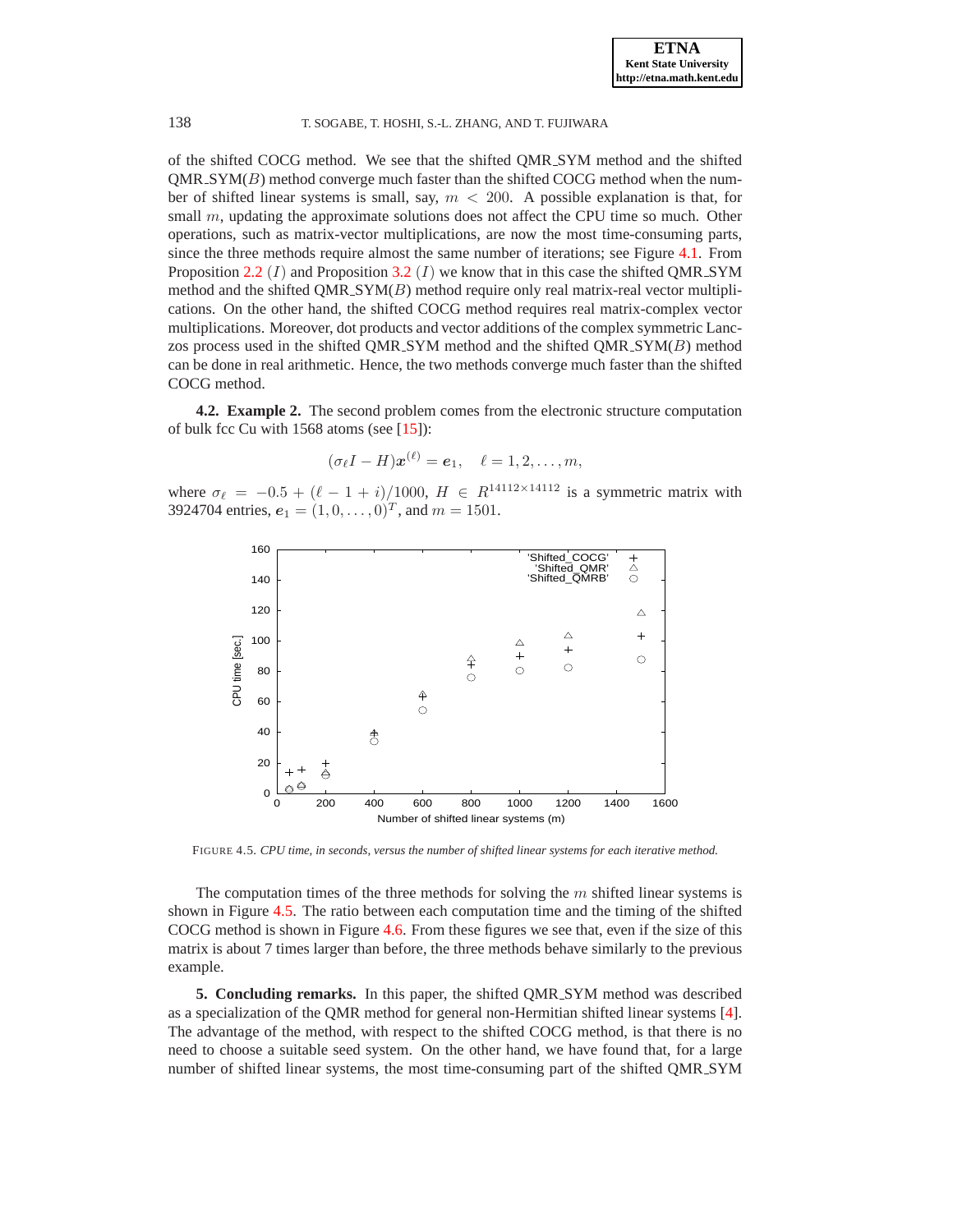

<span id="page-13-7"></span>FIGURE 4.6. *The ratio between each computation time and the one of the shifted COCG method, versus the number of shifted linear systems.*

method is updating the approximate solutions, and this cost is higher than that of the shifted COCG method. We therefore have proposed the weighted quasi-minimal residual approach, with a weight particularly suited to reduce the computational cost for updating the approximate solutions. Also the resulting method, shifted  $QMR$   $\mathcal{S}YM(B)$ , does not require to choose a suitable seed system, which is an advantage over the shifted COCG method. From numerical experiments we have learned that shifted QMR\_SYM and  $QMR$  SYM $(B)$  are competitive in comparison to the shifted COCG method. In particular,  $QMR\_SYM(B)$  can be the method of choice for solving complex symmetric shifted linear systems with a large number of shifts, that arise from large-scale electronic structure theory. In future work, numerical tests for general complex symmetric shifted linear systems will be done to investigate the performance of the method.

**Acknowledgements.** We wish to express our gratitude to Roland W. Freund (UC Davis) for his fruitful comments during the conference at Harrachov in 2007. We are grateful to an anonymous referee for useful comments that substantially enhanced the quality of this paper. Finally, we would like to thank Martin H. Gutknecht (ETH Zurich) for his careful reading of the manuscript.

#### REFERENCES

- <span id="page-13-6"></span>[1] V. FABER AND T. MANTEUFFEL, *Necessary and sufficient conditions for the existence of a conjugate gradient method*, SIAM J. Numer. Anal., 21 (1984), pp. 352–362.
- <span id="page-13-5"></span>[2] R. W. FREUND, *On conjugate gradient type methods and polynomial preconditioners for a class of complex non-Hermitian matrices*, Numer. Math., 57 (1990), pp. 285–312.
- <span id="page-13-0"></span>[3] R. W. FREUND, *Conjugate gradient-type methods for linear systems with complex symmetric coefficient matrices*, SIAM J. Sci. Stat. Comput., 13 (1992), pp. 425–448.
- <span id="page-13-3"></span>[4] R. W. FREUND, *Solution of shifted linear systems by quasi-minimal residual iterations*, Numerical Linear Algebra, L. Reichel, A. Ruttan, and R. S. Varga eds., W. de Gruyter, (1993), pp. 101–121.
- <span id="page-13-4"></span>[5] R. W. FREUND AND N. M. NACHTIGAL, *QMR: A quasi-minimal residual method for non-Hermitian linear systems*, Numer. Math., 60 (1991), pp. 315–339.
- <span id="page-13-2"></span><span id="page-13-1"></span>[6] A. FROMMER, *BiCGStab(*ℓ*) for families of shifted linear systems*, Computing 70 (2003), pp. 87–109.
- [7] A. FROMMER AND U. GRÄSSNER, *Restarted GMRES for shifted linear systems*, SIAM J. Sci. Comput. 19 (1998), pp. 15–26.

**ETNA Kent State University http://etna.math.kent.edu**